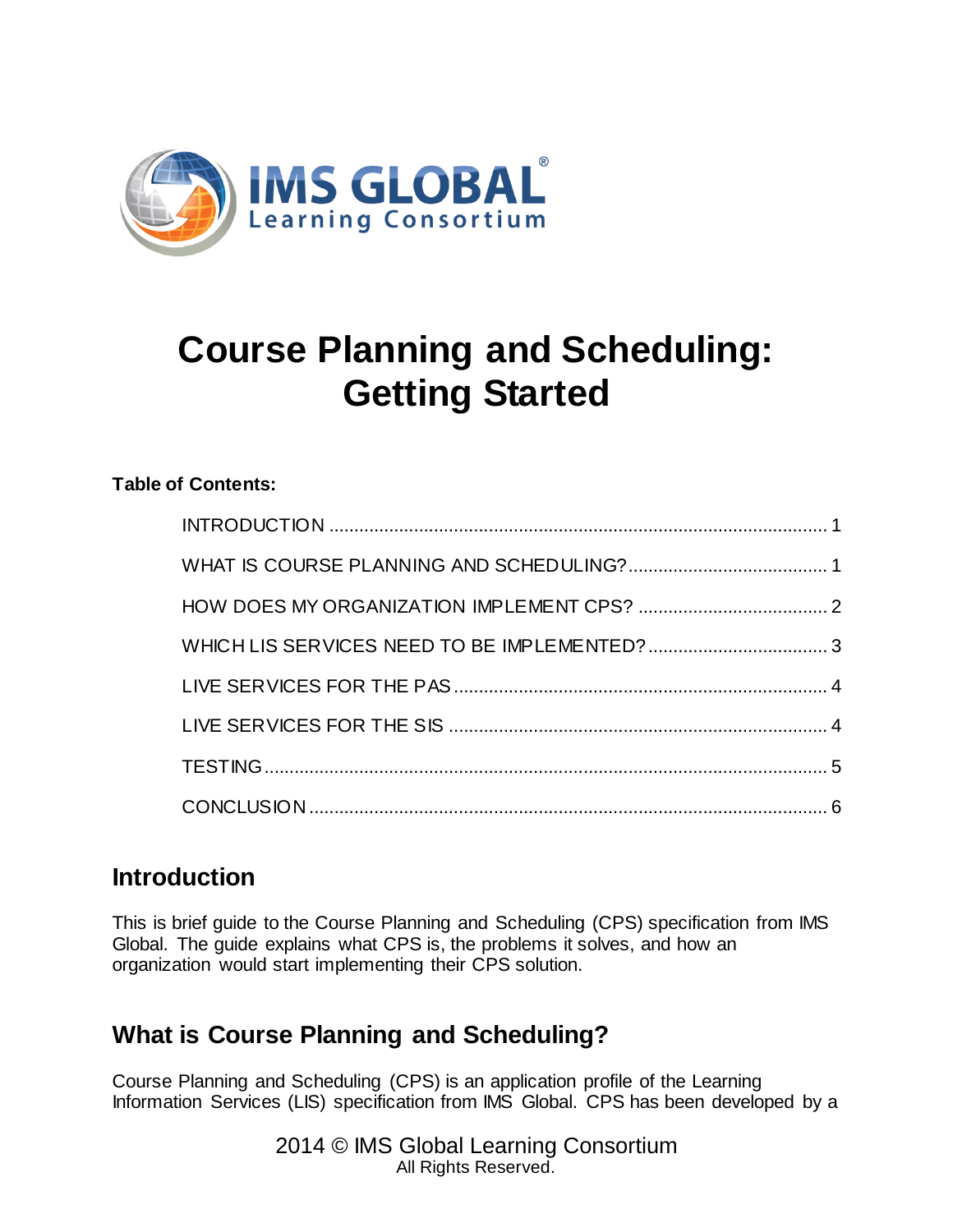consortium of industry leaders in the Student Information and Planning and Allocation disciplines.

As resources and space are at a premium in educational institutions it is important that classrooms and equipment are used optimally. The Planning and Allocation System (PAS) specializes in optimizing the use of rooms and resources. The PAS contains information about the size of rooms, the best use of rooms (e.g. not putting a lecture into a laboratory), and the locations of rooms. A PAS system is typically used by an institution to ensure that rooms are allocated to classes sensibly. For example, a class with 10 people should not be placed into a lecture theatre that seats 150 people, or making sure that the rooms for a 9am lecture and a 10am lecture are not 5 miles apart.

The Student Information System (SIS) contains data about students, courses and enrolments. The SIS typically does not know about the sizes of classrooms or where course sections are held. An SIS keeps track of the course sections and the students who are enrolled in them.

Previously, there was no standard way to share data between an SIS and a PAS. In the past, administrators in the institutions use spreadsheets, "cutting and pasting", and manual rekeying to move information from one system to the other which is a tedious and error prone process.

Utilizing CPS can ease this process, by presenting a mechanism where information can be shared between SIS and PAS.

In addition to room and resources allocation, CPS provides a service interface to allow end users to access personal schedules, either for themselves or for rooms and resources.

# <span id="page-1-0"></span>**How Does My Organization Implement CPS?**

Implementers should make sure that they understand the Learning Information Services (LIS) specification. Details on the specification can be downloaded from the IMS Global website, at<http://www.imsglobal.org/developers/lisalliance/specification.cfm>

In particular, CPS is built upon the Bulk Data Exchange Service, as well as, live services for membership, course sections, section associations, and course offerings.

The Event service interface, which allows end users to access their scheduling information, as well as scheduling information for rooms and resources, requires knowledge of the iCalendar specification, at<http://www.ietf.org/rfc/rfc2445.txt>

When planning to implement CPS, an organization should follow a sensible workflow, such as:

• Obtain the documentation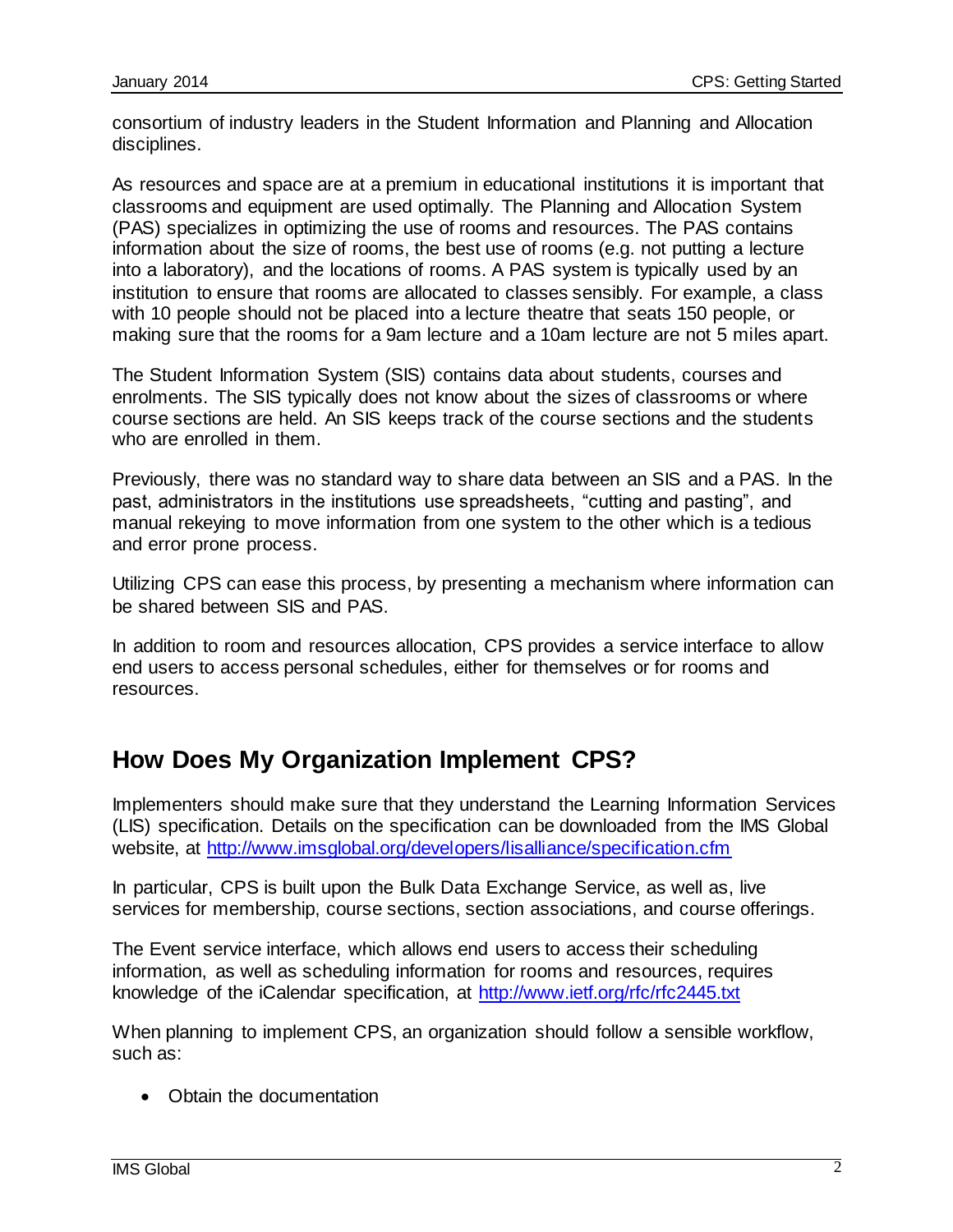- Read and understand the documentation
- Check all of the technical files (WSDLs, VDEX vocabs, etc.)
- Join the relevant IMS Global alliance (LIS in this case)
- Develop your code
- Ask questions / collaborate
- Refine your code
- Test your code with the IMS Certification Test Suite for CPS
- Submit for IMS conformance
- Release your code

LIS is a web service bound specification, using Simple Object Access Protocol (SOAP) to send point to point messages between systems. The LIS services are described in Web Services Definition Language (WSDL), and the WSDL files are published by IMS Global as part of the specification documentation.

CPS builds on LIS by using the same services, but also extends those services by adding extra information to the data model. CPS extensions are defined in VDEX files which are part of the specification documentation.

<span id="page-2-0"></span>The precise mechanics of development methodology are beyond the scope of this document, and there are many approaches (agile, waterfall etc.). Likewise, given the wide range of languages which support web services, it is not appropriate for this document to make recommendations on specific libraries or technologies.

### **Which LIS Services Need to be Implemented?**

The precise services which are required will vary depending on the type of system that will utilize the CPS.

However, the backbone of CPS is the Bulk Data Exchange service. Both SIS and PAS need to implement Bulk Data Exchange, although the data that both will send is different.

For full details on the Bulk Data Exchange Service, refer to the LIS documentation. This section will assume a passing familiarity with Bulk Data and all other LIS services.

The SIS will need to be able to make Bulk Data announcements to the PAS. The bulk data that the SIS will transfer relates to People (students and faculty), course offerings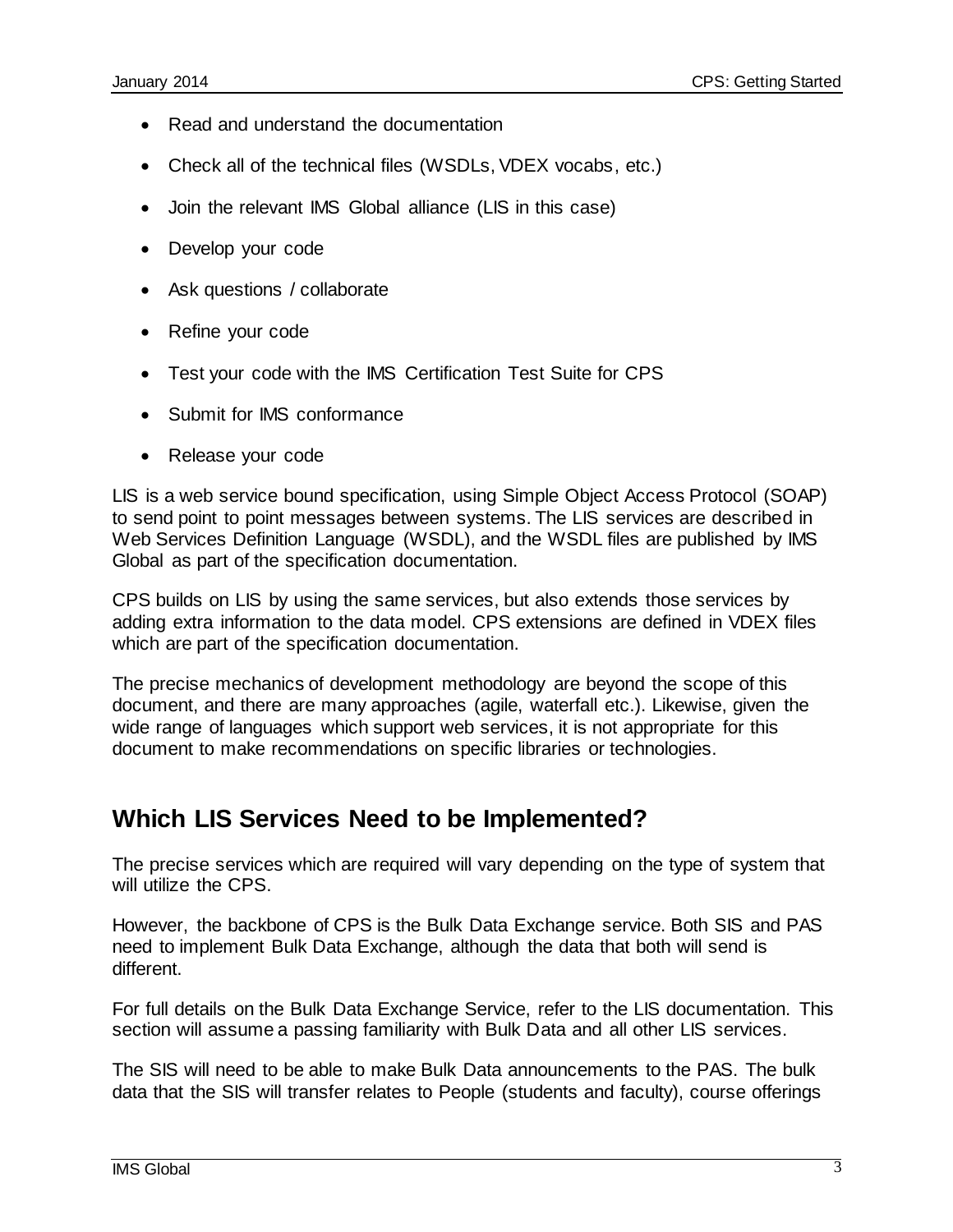(a 'shell' course, bound by a timeframe, but still needing classes (sections) created for it), groups (to describe the academic session), and crucially, memberships (describing the pre-enrolment choices of the students).

The SIS will need to be able to receive the bulk data report back from the PAS. Thus, in LIS terminology, the SIS needs to be able to act as a Bulk Data Reference Agent, and the PAS as a Bulk Data Synchronization Agent (see below for more information).

The PAS will then go away and calculate optimal scheduling. This will take some time.

The PAS will then need to be able to make Bulk Data announcements to the SIS. The bulk data that the PAS will transfer relates to Course Offerings, Course Sections (actual classes), Section Associations (the relationships between classes), and memberships (showing the actual enrolment into the offering and sections).

The PAS will need to be able to receive the bulk data report back from the SIS. Thus in LIS terminology, the PAS needs to be able to act as a Bulk Data Reference Agent, and the SIS as a Bulk Data Synchronization Agent.

The net effect of these two statements is that BOTH the PAS AND the SIS need to implement Bulk Data Exchange in BOTH directions – i.e., they need to both be capable of receiving bulk data, and sending bulk data.

# <span id="page-3-0"></span>**Live Services for the PAS**

The PAS is also required to implement two "live" services.

- 1. The LIS Membership Management Service, which needs to be able to listen for changes from the SIS, as students use the SIS to switch between courses.
- 2. The Event Service, which is unique to CPS, and allows users to query for timetables (either individual, or for rooms / equipment).

# <span id="page-3-1"></span>**Live Services for the SIS**

The SIS is required to implement three "live" services.

- 1. The LIS Membership Management Service, which needs to be able to listen for changes from the PAS, as students use the PAS to switch between courses.
- 2. The LIS Course Section Management Service, which needs to be able to listen for changes from the PAS, as it creates new classes in response to Student Demand.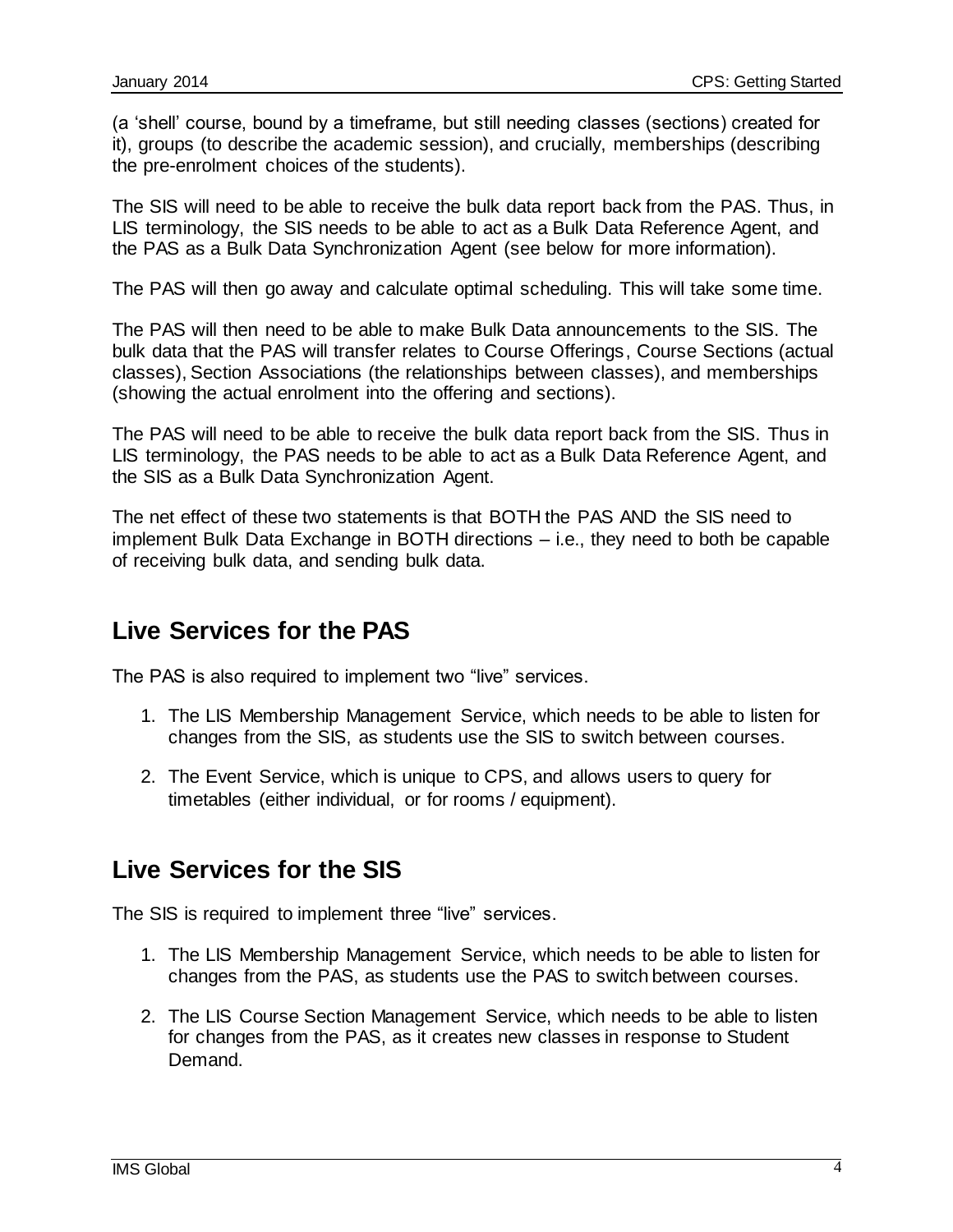3. The LIS Section Association Service, which needs to be able to listen for changes from the PAS, as it describes changes to the relationships between course sections due to changes in student demand.

As noted previously, implementers of CPS need to be aware of the extensions that have been added to the data models. The extensions were added to provide richer functionality to LIS. The extensions are described in detail in the CPS documentation, but here is a sample:

- MembershipType: This extends the Membership Record to indicate if an enrolment is a pre registration "intention", or a "scheduled" enrolment onto a course.
- SectionType: This extends the CourseSection Record to introduce a vocabulary to describe the type of a class, e.g., a Lecture or Tutorial.
- AssociationType: This extends the SectionAssociation Record to describe the type of an association between sections.

The other extensions are related to delivery rules, which are explained briefly:

A delivery rule is a mechanism whereby the PAS can describe to the SIS some logic to allow changes to be made to enrolments. When students wish to change from one class to another, there can often be an impact on other classes. For example, where a professor teaches a lecture but also wishes to teach the same students in a seminar. If a student decides to register for the lecture, the SIS also needs to know to register the student for the seminar as well.

The delivery rule mechanisms cut across course offerings and course sections, and are typically codified in the section associations. An offering will have a number of possible configurations, and each course section corresponds to part of a configuration. The associations then detail the other course sections which depend on that "parent" section.

PAS implementers will need to know how to create the delivery rules for the courses that they schedule.

SIS implementers will need to know how to honor the delivery rules, so that classes do not become oversubscribed, or students remain enrolled on courses that they do not intend to participate in.

# <span id="page-4-0"></span>**Testing**

Testing an implementation for conformance to CPS is done via software provided by IMS Global. This software will check that the PAS or SIS is capable of sending and receiving the bulk data messages, as well as addressing the live services. The software asks what type of system is being tested, and then runs automated tests. There are also